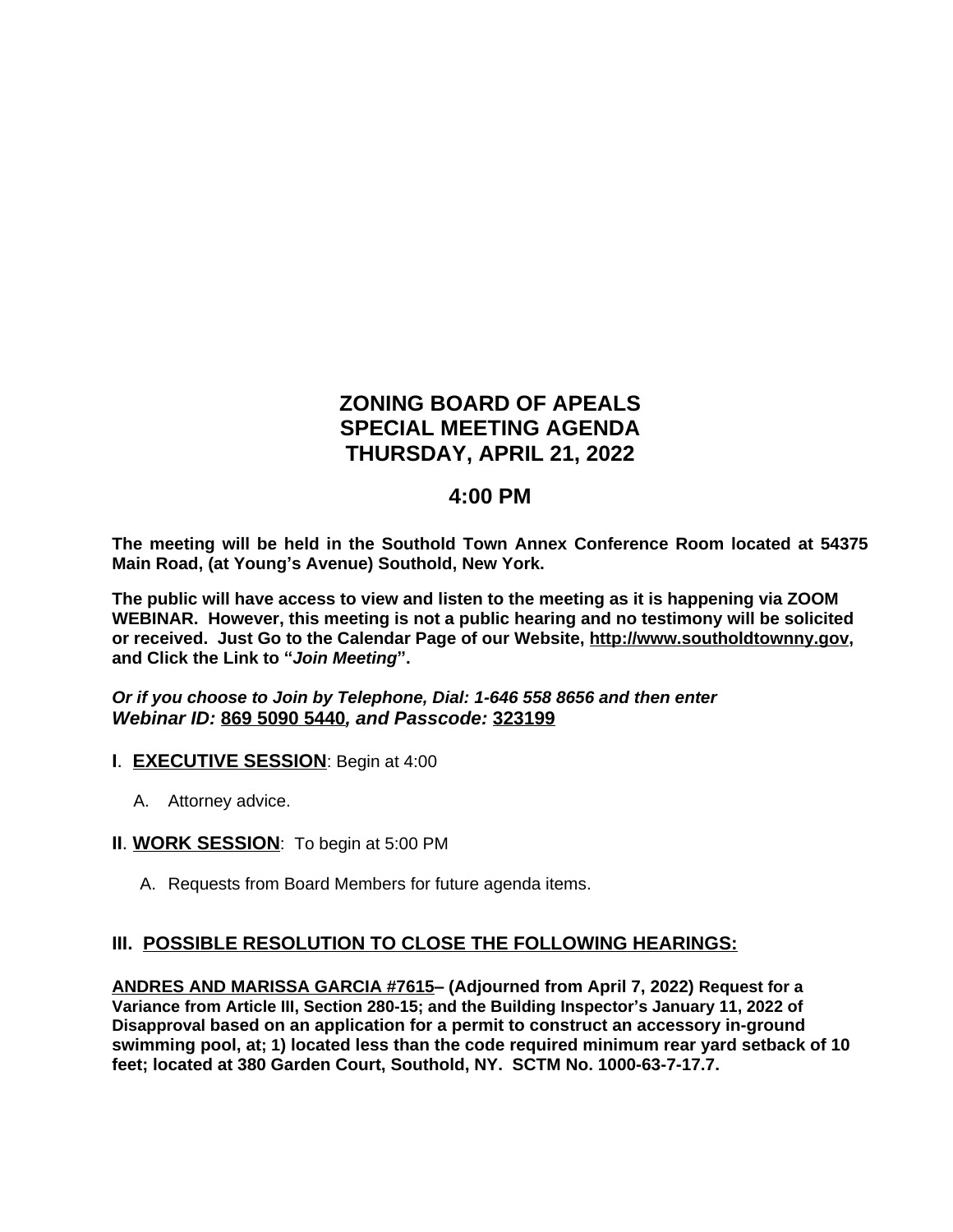### **IV. DELIBERATIONS/POSSIBLE DECISIONS/RESOLUTIONS:**

**CHRISTOPHER THIRKIELD #7608 – Request for variances from Article III, Section 280-15; Article XXIII, Section 280-124, and the Building Inspector's September 2, 2021 Notice of Disapproval based on an application for a permit to legalize an accessory garage and roof over rear patio attached to an existing single family; at 1) located less than the code required minimum rear yard setback of 5 feet; 2) located less than the code required minimum side yard setback of 5 feet; 3) more than the code permitted maximum lot coverage of 20%; located at: 705 Captain Kidd Drive, Mattituck, NY. SCTM No. 1000-106-5-8.** 

**BAY BEACH, LLC #7609 – Request for a variance from Article XXIII, Section 280-124; and the Building Inspector's October 27, 2021 Notice of Disapproval based on an application for a permit to construct an accessory in-ground swimming pool; at 1) more than the code permitted maximum lot coverage of 20%; located at: 1055 Bay Home Road, Southold, NY. SCTM No. 1000-56-5-35.** 

**MICHAEL KASPER #7610 – Request for a variance from Article III, Section 280-15; and the Building Inspector's October 22, 2021 Notice of Disapproval based on an application for a permit to construct an accessory in-ground swimming pool; at 1) located in other than the code permitted rear yard; located at: 735 Gin Lane, Southold, NY. SCTM No. 1000-88-4-7.** 

**DONNA BELVEDERE #7611 – Request for a variance from Article XXIII, Section 280-124; and the Building Inspector's November 17, 2021 Notice of Disapproval based on an application for a permit to construct an accessory in-ground swimming pool; at 1) more than the code permitted maximum lot coverage of 20%; located at: 605 Eastwood Drive, Cutchogue, NY. SCTM No. 1000-110-3-21.** 

**KIM ULMET #7613– Request for Variances from Article XXIII, Section 280-124; and the Building Inspector's December 7, 2021 Notice of Disapproval based on an application for a permit to construct a covered front porch and screened porch additions to an existing single family dwelling, at; 1) located less than the code required minimum secondary front yard setback of 20 feet; 2) located less than the code required minimum rear yard setback of 35 feet; 3) more than the code permitted maximum lot coverage of 20%; located at 8385 Great Peconic Bay Blvd, Laurel, NY. SCTM No. 1000-126-9-25.**

**COLLEEN KRUPSKI #7614– Request for a Variance from Article III, Section 280-15; and the Building Inspector's December 10, 2021 Notice of Disapproval based on an application for a permit to construct a single family dwelling, at; 1) resulting in an existing accessory barn located in other than the code permitted rear yard; 2760 Skunk Lane, Cutchogue, NY. SCTM No. 1000-97-8-31.6.**

**ANDRES AND MARISSA GARCIA #7615– (Adjourned from April 7, 2022) Request for a Variance from Article III, Section 280-15; and the Building Inspector's January 11, 2022 of Disapproval based on an application for a permit to construct an accessory in-ground swimming pool, at; 1) located less than the code required minimum rear yard setback of 10 feet; located at 380 Garden Court, Southold, NY. SCTM No. 1000-63-7-17.7.**